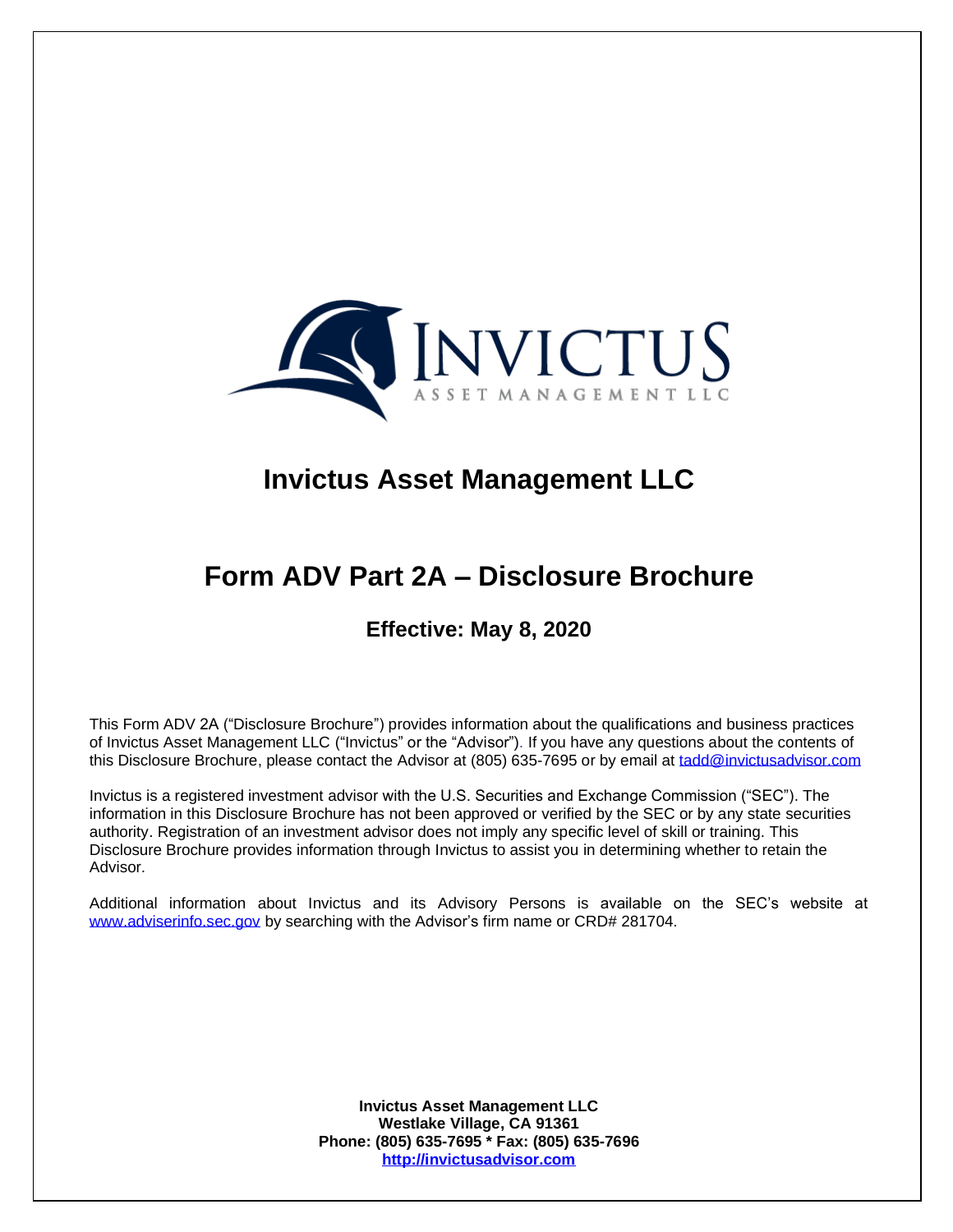# **Item 2 – Material Changes**

Form ADV 2 is divided into two parts: *Part 2A (the "Disclosure Brochure")* and *Part 2B (the "Brochure Supplement")*. The Disclosure Brochure provides information about a variety of topics relating to an Advisor's business practices and conflicts of interest. The Brochure Supplement provides information about Advisory Persons of Invictus. For convenience, the Advisor has combined these documents into a single disclosure document.

Invictus believes that communication and transparency are the foundation of its relationship with Clients and will continually strive to provide its Clients with complete and accurate information at all times. Invictus encourages all current and prospective Clients to read this Disclosure Brochure and discuss any questions you may have with the Advisor.

#### Material Changes

The following material changes have been made to this Disclosure Brouchure since the last filing and distribution to Client:

- The Advisor has changed office locations, the Advisor is now located in Westlake Village, CA.
- The Advisor has updated their fees for retirement plan advisory services, and no longer offers financial planning at an hourly rate. Please see Item #5.A for details.
- The Advisor has updated the Risk of Loss to include the risks posed by alternative investments. Please see Item #8.B for details.

#### Future Changes

From time to time, the Advisor may amend this Disclosure Brochure to reflect changes in our business practices, changes in regulations or routine annual updates as required by the securities regulators. This complete Disclosure Brochure or a Summary of Material Changes shall be provided to each Client annually and if a material change occurs in the business practices of Invictus.

At any time, you may view the current Disclosure Brochure on-line at the SEC's Investment Adviser Public Disclosure website at [www.adviserinfo.sec.gov](http://www.adviserinfo.sec.gov/) by searching with the Advisor's firm name or our CRD # 281704. You may also request a copy of this Disclosure Brochure at any time, by contacting the Advisor at (805) 635- 7695 or by email at tadd@invictusadvisor.com.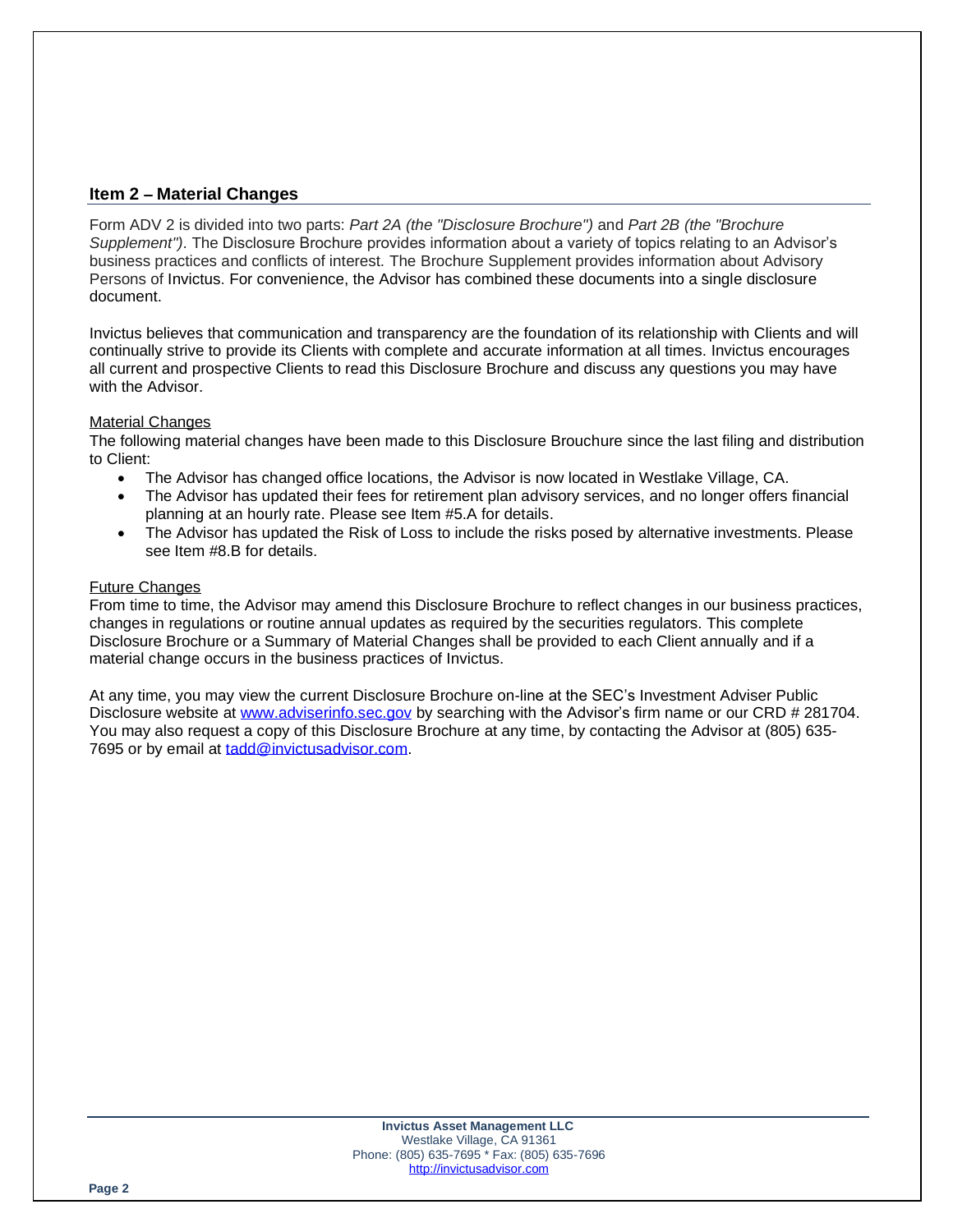# Item 3 - Table of Contents

| Item 11 - Code of Ethics, Participation or Interest in Client Transactions and Personal Trading 10 |  |
|----------------------------------------------------------------------------------------------------|--|
|                                                                                                    |  |
|                                                                                                    |  |
|                                                                                                    |  |
|                                                                                                    |  |
|                                                                                                    |  |
|                                                                                                    |  |
|                                                                                                    |  |
|                                                                                                    |  |
|                                                                                                    |  |
|                                                                                                    |  |
|                                                                                                    |  |
|                                                                                                    |  |
|                                                                                                    |  |
|                                                                                                    |  |
|                                                                                                    |  |
|                                                                                                    |  |
|                                                                                                    |  |
|                                                                                                    |  |
|                                                                                                    |  |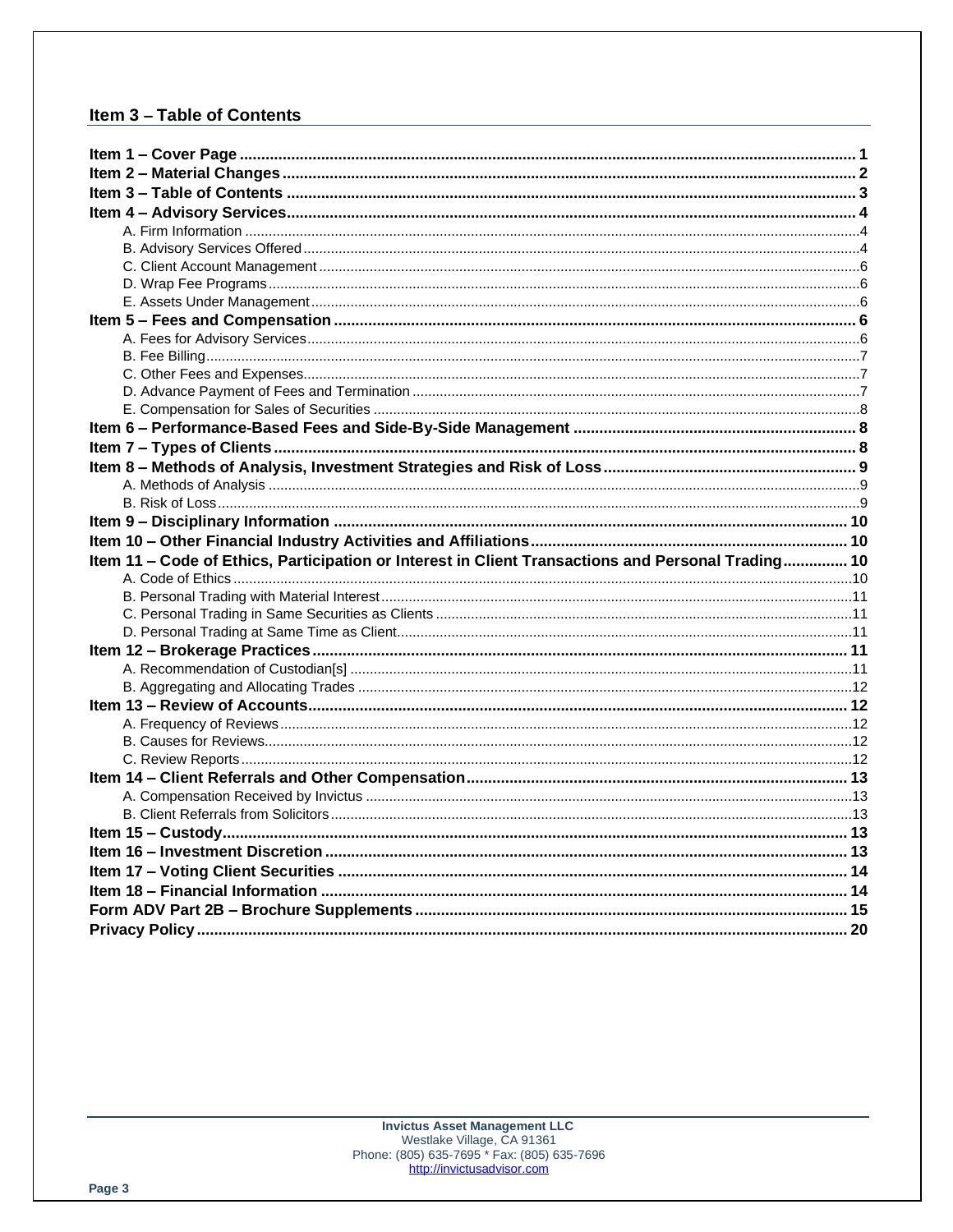# **Item 4 – Advisory Services**

#### **A. Firm Information**

Invictus Asset Management LLC ("Invictus" or the "Advisor") is a registered investment advisor with the U.S. Securities and Exchange Commission ("SEC"). The Advisor is organized as a Limited Liability Company ("LLC") under the laws of the State of California. Invictus was founded in September 2015 and is owned and operated by Thaddeus (Tadd) T. Ekstrand (Principal and Chief Compliance Officer). This Disclosure Brochure provides information regarding the qualifications, business practices, and the advisory services provided by Invictus.

# **B. Advisory Services Offered**

Invictus offers investment advisory services to individuals, high net worth individuals, trusts, estates, and retirement plans (each referred to as a "Client").

The Advisor serves as a fiduciary to Clients, as defined under the applicable laws and regulations. As such, each recommendation made as part of the advisory services is based on the belief that the recommendation is in the Client's best interest. Invictus' fiduciary commitment to each Client is further described in the Advisor's Code of Ethics. For more information regarding the Code of Ethics, please see Item 11 – Code of Ethics, Participation or Interest in Client Transactions and Personal Trading.

#### Investment Management Services

Invictus provides customized investment advisory solutions for its Clients. This is achieved through continuous personal Client contact and interaction while providing discretionary investment management and related advisory services. Invictus works with each Client to identify their investment goals and objectives as well as risk tolerance and financial situation in order to create a portfolio strategy. As part of the investment management service, Invictus will create a portfolio, which may consist of a variety of individual stocks, bonds, exchange traded funds ("ETFs"), mutual funds, certificate of deposits ("CDs"), annuities, real estate investment trusts ("REITs"), and other public and private securities or investments. The Client's individual investment strategy is tailored to their specific needs and may include some or all of the previously mentioned securities. Each portfolio will be initially designed to meet a particular investment goal, which the Advisor determines to be suitable to the Client's circumstances. Once the appropriate portfolio has been determined, the Advisor reviews the portfolio at least quarterly and if necessary, rebalance the portfolio based upon the Client's individual needs, stated goals and objectives. The Advisor may retain certain legacy investments based on portfolio fit and/or tax considerations.

Invictus' investment approach is primarily long-term focused, but the Advisor may buy, sell or re-allocate positions that have been held for less than one year to meet the objectives of the Client or due to market conditions. Invictus will construct, implement and monitor the portfolio to ensure it meets the goals, objectives, circumstances, and risk tolerance agreed to by the Client. Each Client will have the opportunity to place reasonable restrictions on the types of investments to be held in their respective portfolio, subject to acceptance by the Advisor.

Invictus evaluates and selects investments for inclusion in Client portfolios only after applying its internal due diligence process. Invictus may recommend, on occasion, redistributing investment allocations to diversify the portfolio. Invictus may recommend specific positions to increase sector or asset class weightings. The Advisor may recommend employing cash positions as a possible hedge against market movement. Invictus may recommend selling positions for reasons that include, but are not limited to, harvesting capital gains or losses, business or sector risk exposure to a specific security or class of securities, overvaluation or overweighting of the position[s] in the portfolio, change in risk tolerance of the Client, generating cash to meet Client needs, or any risk deemed unacceptable for the Client's risk tolerance.

At no time will Invictus accept or maintain custody of a Client's funds or securities, except for the limited authority as outlined in Item 15 – Custody. All Client assets will be managed within their account[s] at the Custodian, pursuant to the terms of the advisory agreement. For additional information, please see Item 12 – Brokerage Practices.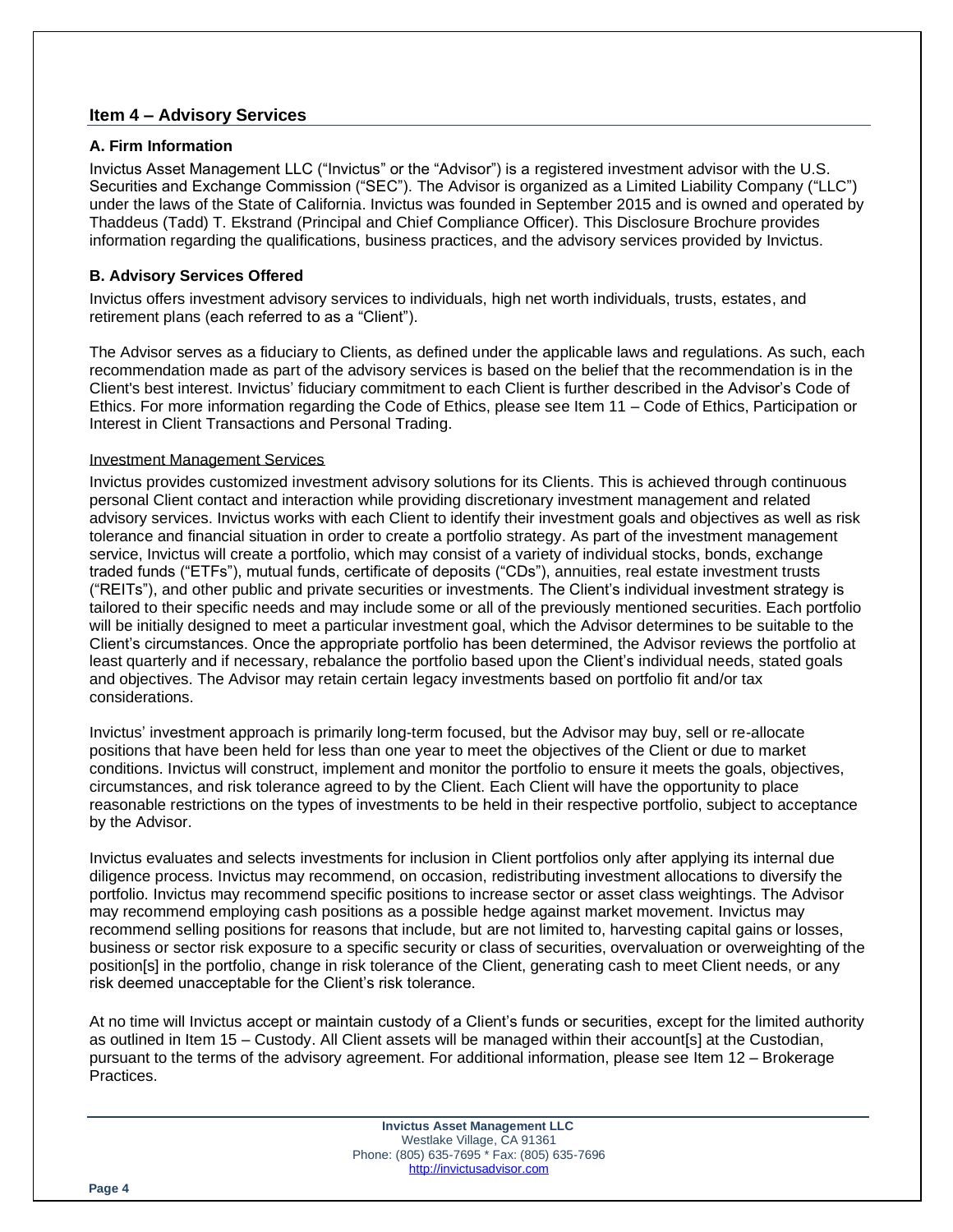#### Financial Planning Services

Invictus will typically provide a variety of financial planning services to Clients, pursuant to a written financial planning agreement. Services are offered in several areas of a Client's financial situation, depending on their goals and objectives. Generally, such financial planning services will involve preparing a financial plan based on the Client's financial goals and objectives. This planning may encompass one or more areas of need, including, but not limited to investment planning, retirement planning, personal savings, education savings, insurance needs, and other areas of a Client's financial situation.

A financial plan developed for the Client will usually include general recommendations for a course of activity or specific actions to be taken by the Client. For example, recommendations may be made that the Client start or revise their investment programs, commence or alter retirement savings, establish education savings and/or charitable giving programs. Invictus may also refer Clients to an accountant, attorney or another specialist, as appropriate for their unique situation. For certain financial planning engagements, the Advisor will provide a written summary of Client's financial situation, observations, and recommendations. For consulting or ad-hoc engagements, the Advisor may not provide a written summary. Plans or consultations are typically completed within six months of contract date, assuming all information and documents requested are provided promptly.

Financial planning recommendations poses a conflict between the interests of the Advisor and the interests of the Client. For example, the Advisor has an incentive to recommend that Clients engage the Advisor for investment management services or to increase the level of investment assets with the Advisor, as it would increase the amount of advisory fees paid to the Advisor. Clients are not obligated to implement any recommendations made by the Advisor or maintain an ongoing relationship with the Advisor. If the Client elects to act on any of the recommendations made by the Advisor, the Client is under no obligation to implement the transaction through the Advisor.

#### Retirement Plan Advisory Services

Invictus provides retirement plan advisory services on behalf of the Plan and Plan Sponsor, which may be in either a 3(21) or 3(38) context depending on whether or not the Advisor is providing discretionary investment management over the Plan assets. For 3(38) services, the Advisor shall have the discretion to select the investments for the Plan and/or make investment decisions on behalf of Plan Participants.:

- Vendor Analysis
- Plan Participant Enrollment and Education Tracking
- Investment Policy Statement ("IPS") Design and Monitoring
- Investment Oversight Services (ERISA 3(21))
- Investment Management Services (ERISA 3(38))
- Performance Reporting
- Ongoing Investment Recommendation and Assistance
- ERISA 404(c) Assistance
- Benchmarking Services

Communication and Education - Invictus provides communication and education to the Plan and the Plan Participants, pursuant to the terms of the Advisor's agreement with each Plan Sponsor:

- Investment education
- Periodic on-site advisor visits with staff for account updates and reviews
- Periodic Plan Participant group education

These services are provided by Invictus serving in the capacity as a fiduciary under the Employee Retirement Income Security Act of 1974, as amended ("ERISA"). In accordance with ERISA Section 408(b)(2), the Plan Sponsor is provided with a written description of Invictus' fiduciary status, the specific services to be rendered and all direct and indirect compensation the Advisor reasonably expects under the engagement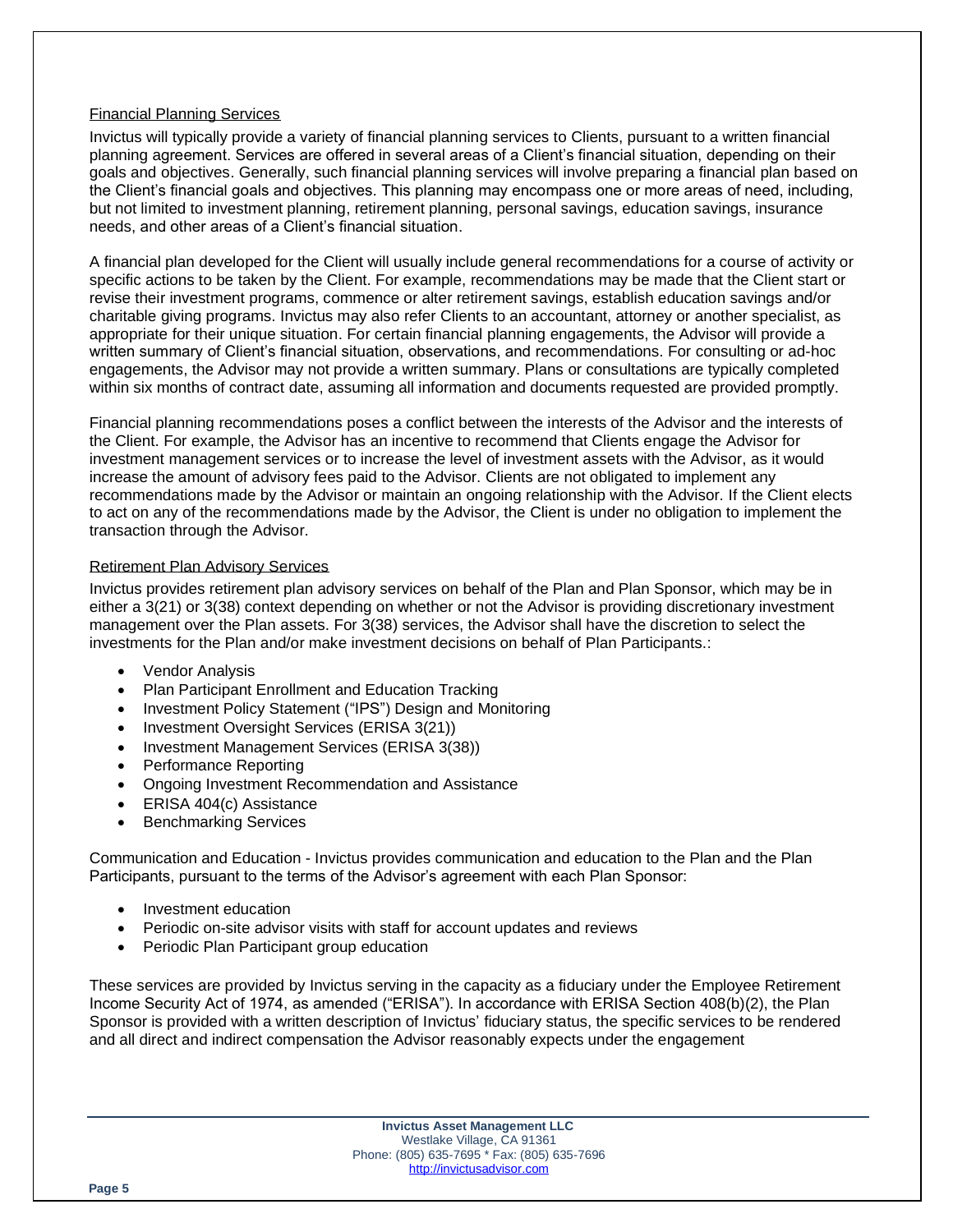#### **C. Client Account Management**

Prior to engaging Invictus to provide investment advisory services, each Client is required to enter into one or more agreements with the Advisor that define the terms, conditions, authority and responsibilities of the Advisor and the Client. These services may include:

- Establishing an Investment Strategy Invictus, in connection with the Client, will develop a strategy that seeks to achieve the Client's investment goals and objectives.
- Asset Allocation Invictus will develop a strategic asset allocation that is targeted to meet the investment objectives, time horizon, financial situation and tolerance for risk for each Client.
- Portfolio Construction Invictus will develop a portfolio for the Client that is intended to meet the stated goals and objectives of the Client.
- Investment Management and Supervision Invictus will provide investment management and ongoing oversight of the Client's investment portfolio.

#### **D. Wrap Fee Programs**

Invictus does not manage or place Client assets into a wrap fee program. Investment management services are provided directly by Invictus.

#### **E. Assets Under Management**

As of December 31, 2019, Invictus manages \$231,039,638 in Client assets, \$1,953,671 of which are managed on a discretionary basis and \$229,085,967 on a non-discretionary basis. Invictus primarily provides retirement plan advisory services for which it advises assets on a non-discretionary basis. Clients may request more current information at any time by contacting the Advisor.

# **Item 5 – Fees and Compensation**

The following paragraphs detail the fee structure and compensation methodology for services provided by the Advisor. Each Client engaging the Advisor for services described herein shall be required to enter into one or more agreements with the Advisor.

#### **A. Fees for Advisory Services**

#### Investment Management Services

Investment advisory fees are paid quarterly, in advance of each calendar quarter, pursuant to the terms of the investment advisory agreement. Investment advisory fees range from 1.25% to 0.50% annually depending on the size and complexity of the Client relationship. Relationships with multiple objectives, specific reporting requirements, portfolio restrictions and other complexities may be charged a fee at the higher end of the Advisor's fee range. Investment advisory fees are based on the market value of the Client's account[s] at the end of the prior quarter.

The investment advisory fee in the first calendar quarter of service is prorated from the inception date of the account[s] to the end of the first quarter. Fees may be negotiable at the sole discretion of the Advisor. The Client's fees will take into consideration the aggregate assets under management with the Advisor. All securities held in accounts managed by Invictus will be independently valued by the Custodian. Invictus will not have the authority or responsibility to value portfolio securities.

The Advisor's fee is exclusive of, and in addition to any applicable securities transaction and custody fees, and other related costs and expenses described in Item 5.C below, which may be incurred by the Client. However, the Advisor shall not receive any portion of these commissions, fees and costs.

#### Financial Planning Services

Invictus offers financial planning services for a fixed fee ranging from \$200 to \$3000. Fees may be negotiable based on the on the nature and complexity of the services to be provided and the overall relationship with the Advisor. An estimate for the total costs will be provided to the Client prior to engaging for these services.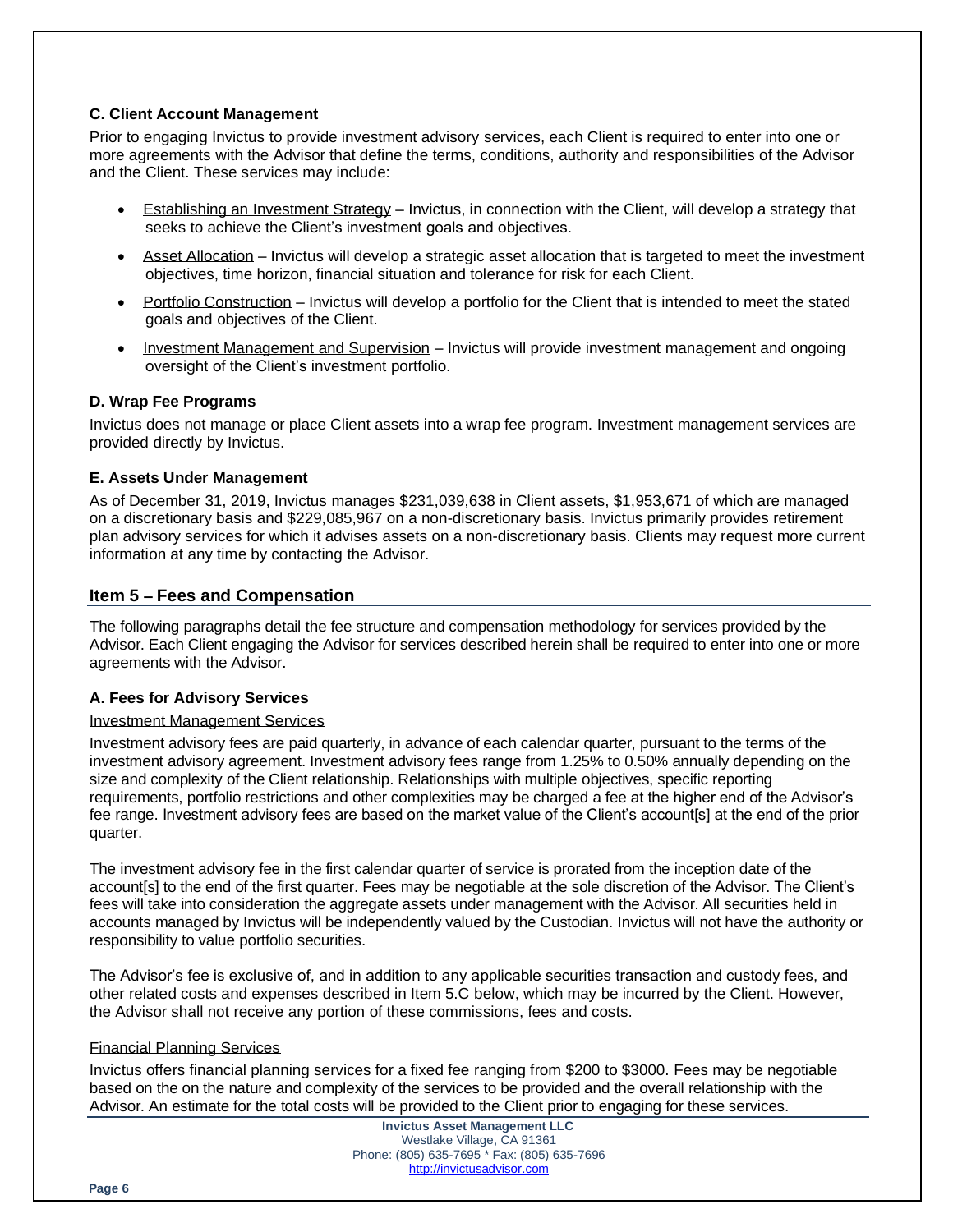#### Retirement Plan Advisory Services

Fees for retirement plan advisory services are charged at an annual rate of up to 1.00% based on the market value of assets in the Plan on the last day of the prior quarter. The Advisor may also offer a fixed annual fee instead of an asset-based fee. This fee ranges from \$1,500 to \$75,000. Retirement plan fees are paid quarterly, in advance of each calendar quarter, pursuant to the terms of the retirement plan advisory agreement. Fees are based on the level of Plan assets and the complexity of the services to be provided. Fees are negotiable at the sole discretion of the Advisor.

### **B. Fee Billing**

#### Investment Management Services

Investment advisory fees will be calculated by the Advisor and deducted from the Client's account[s] at the Custodian. The Advisor shall send an invoice to the Custodian indicating the amount of the fees to be deducted from the Client's account[s] at the respective quarter-end date. The amount due is calculated by applying the quarterly rate (annual rate divided by 4) to the total assets under management with Invictus at the end the quarter. Clients will be provided with a statement, at least quarterly, from the Custodian reflecting deduction of the investment advisory fee. It is the responsibility of the Client to verify the accuracy of these fees as listed on the Custodian's brokerage statement as the Custodian does not assume this responsibility. Clients provide written authorization permitting advisory fees to be deducted by Invictus directly from their accounts held by the Custodian as part of the investment advisory agreement and separate account forms provided by the Custodian.

#### Financial Planning Services

Financial planning fees may be invoiced up to fifty percent (50%) of the expected total fee upon execution of the financial planning agreement. The balance shall be invoiced upon completion of the agreed upon deliverable[s].

#### Retirement Plan Advisory Services

Retirement plan advisory fees may be directly invoiced to the Plan Sponsor or deducted from the assets of the Plan, depending on the terms of the retirement plan advisory agreement.

#### **C. Other Fees and Expenses**

Clients may incur certain fees or charges imposed by third parties, other than Invictus, in connection with investments made on behalf of the Client's account[s]. The Client is responsible for all securities execution and custody fees charged by the Custodian, if applicable. The Advisor's recommended Custodian does not charge securities transaction fees for ETF and equity trades in Client accounts, but typically charges for mutual funds and other types of investments. The investment advisory fee charged by Invictus is separate and distinct from these custody and execution fees.

In addition, all fees paid to Invictus for investment advisory services are separate and distinct from the expenses charged by mutual funds and ETFs to their shareholders, if applicable. These fees and expenses are described in each fund's prospectus. These fees and expenses will generally be used to pay management fees for the funds, other fund expenses, account administration (e.g., custody, brokerage and account reporting), and a possible distribution fee. A Client may be able to invest in these products directly, without the services of Invictus, but would not receive the services provided by Invictus which are designed, among other things, to assist the Client in determining which products or services are most appropriate for each Client's financial situation and objectives. Accordingly, the Client should review both the fees charged by the fund[s] and the fees charged by Invictus to fully understand the total fees to be paid. Please refer to Item 12 – Brokerage Practices for additional information.

# **D. Advance Payment of Fees and Termination**

#### Investment Management Services

Invictus is compensated for its investment management services in advance of the calendar quarter in which services are rendered. Either party may terminate the investment advisory agreement, at any time, by providing advance written notice to the other party. The Client may also terminate the agreement within five (5) business days of signing the Advisor's investment management agreement at no cost to the Client. After the five-day period, the Client will incur charges for bona fide advisory services rendered to the point of termination and such fees will be

**Page 7**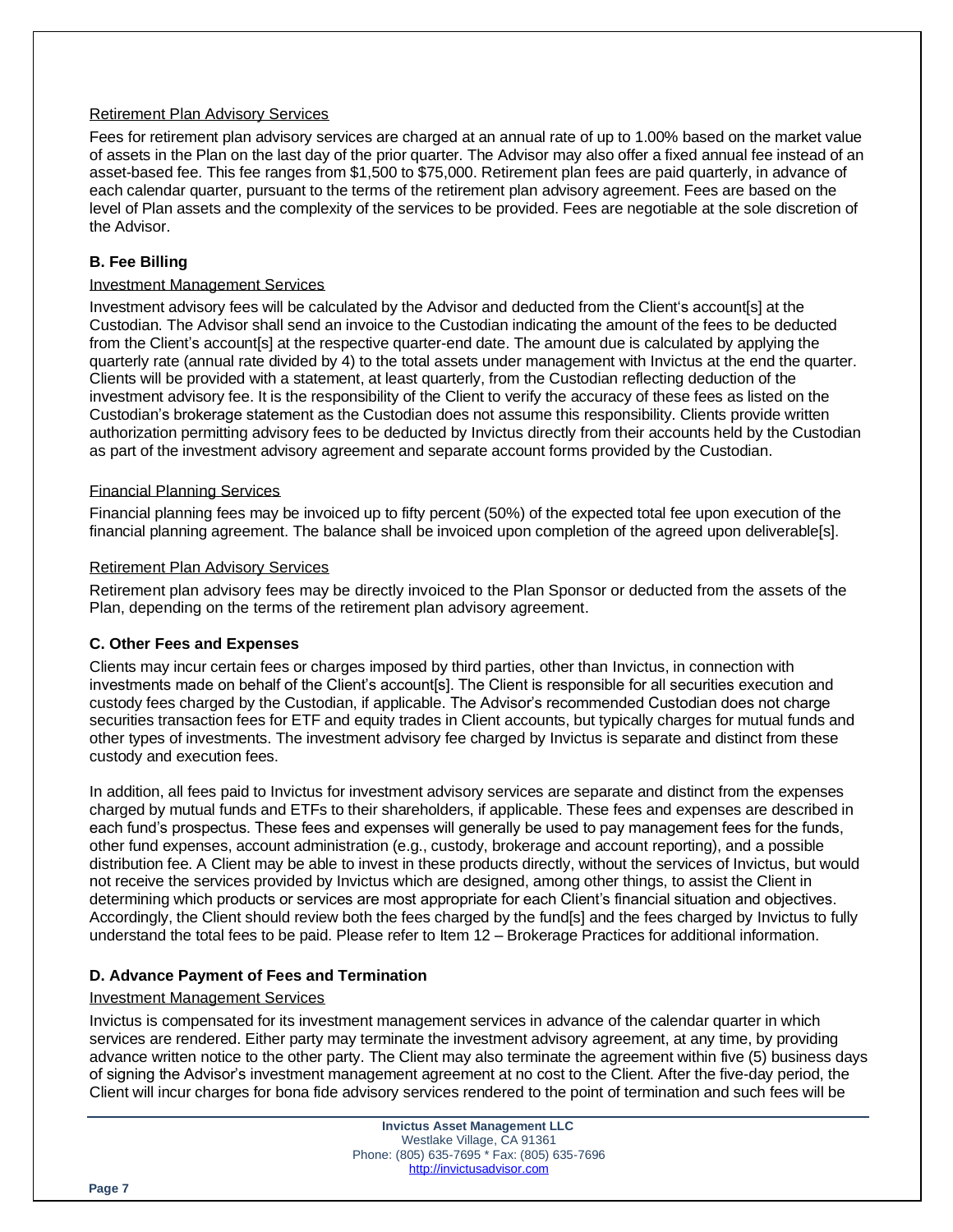due and payable by the Client. Upon termination, the Advisor will refund any unearned, prepaid investment advisory fees from the effective date of termination to the end of the quarter. The Client's investment advisory agreement with the Advisor is non-transferable without the Client's prior consent.

#### Financial Planning Services

Invictus may be partially compensated in advance for its financial planning services. Either party may terminate a planning agreement, at any time, by providing advance written notice to the other party. The Client may also terminate the agreement within five (5) business days of signing the Advisor's financial planning agreement at no cost to the Client. After the five-day period, the Client will incur charges for bona fide advisory services rendered to the point of termination and such fees will be due and payable by the Client. Upon termination, any unearned, prepaid financial planning fees will be promptly refunded to the Client. The Client's financial planning agreement with the Advisor is non-transferable without the Client's prior consent.

#### Retirement Plan Advisory Services

Invictus is compensated for its retirement plan advisory services in advance of the calendar quarter in which advisory services are rendered. Either party may terminate the retirement plan advisory agreement, at any time, by providing advance written notice to the other party. The Client may also terminate the agreement within five (5) business days of signing the Advisor's retirement plan advisory agreement at no cost to the Client. After the fiveday period, the Client will incur charges for bona fide advisory services rendered to the point of termination and such fees will be due and payable by the Client. Upon termination, the Advisor will refund any unearned, prepaid retirement plan advisory fees from the effective date of termination to the end of the quarter. The Client's retirement plan advisory agreement with the Advisor is non-transferable without the Client's prior consent.

#### **E. Compensation for Sales of Securities**

Invictus does not buy or sell securities and does not receive any compensation for securities transactions in any Client account, other than the investment advisory fees noted above.

Mr. Ekstrand is also licensed as an independent insurance professional. He will earn commission-based compensation for selling insurance products, including insurance products he sells to Clients. Insurance commissions earned by Mr. Ekstrand are separate and in addition to advisory fees. This practice presents a conflict of interest because persons providing investment advice on behalf of the Advisor who are insurance agents have an incentive to recommend insurance products to Clients for the purpose of generating commissions rather than solely based on Client needs. However, Clients are under no obligation, contractually or otherwise, to purchase insurance products through any person affiliated with the Advisor. Please see Item 10 – Other Financial Industry Activities and Affiliations.

# **Item 6 – Performance-Based Fees and Side-By-Side Management**

Invictus does not charge performance-based fees for its investment advisory services. The fees charged by Invictus are as described in Item 5 above and are not based upon the capital appreciation of the funds or securities held by any Client.

Invictus does not manage any proprietary investment funds or limited partnerships (for example, a mutual fund or a hedge fund) and has no financial incentive to recommend any particular investment options to its Clients.

# **Item 7 – Types of Clients**

Invictus provides investment advisory services to the individuals, high net worth individuals, trusts, estates and retirement plans. The amount of each type of Client is available on the Advisor's Form ADV Part 1A. These amounts may change over time and are updated at least annually by the Advisor. Invictus generally requires a minimum of \$1,000,000 per household to effectively implement its investment process. The Advisor may reduce this minimum at its sole discretion.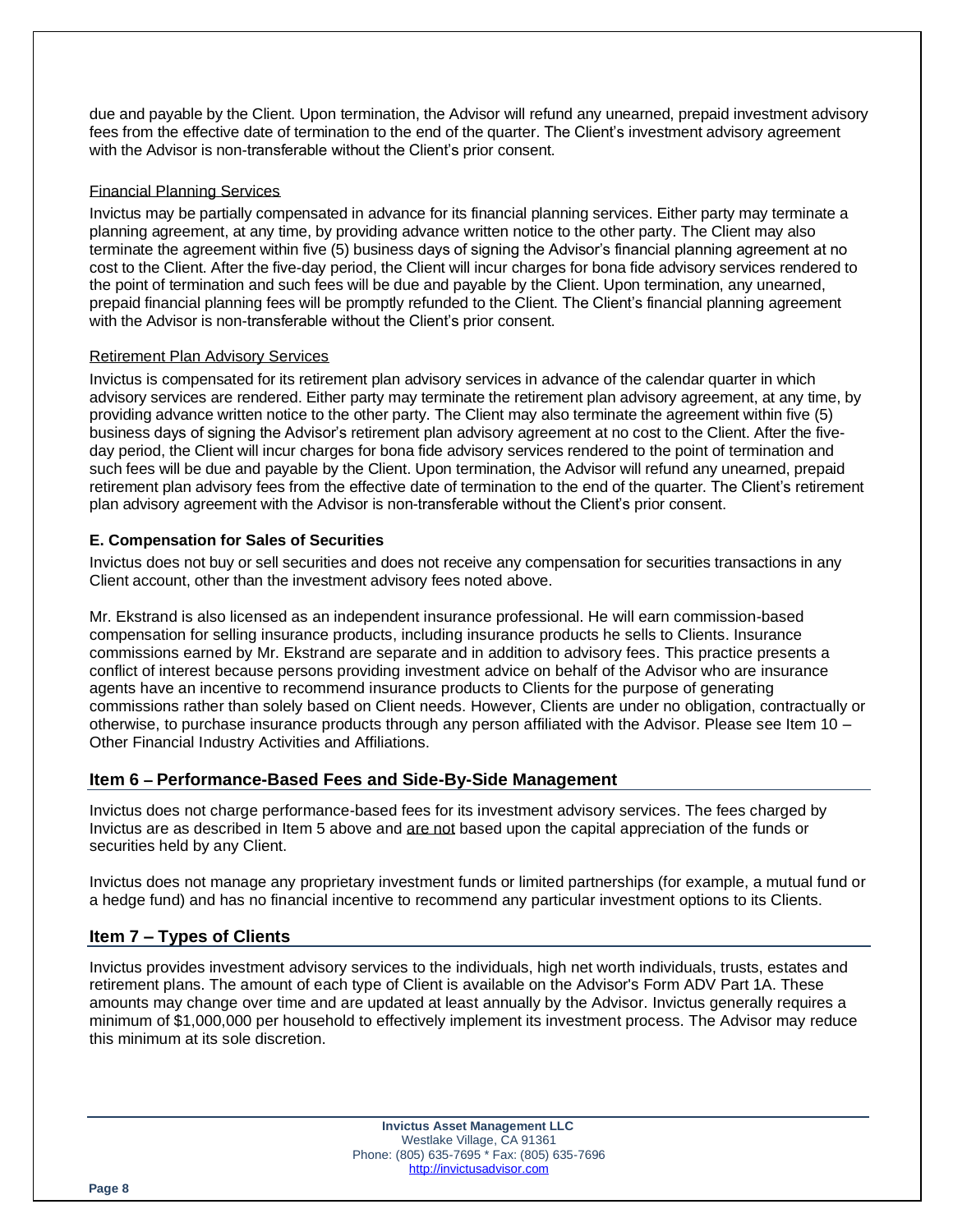# **Item 8 – Methods of Analysis, Investment Strategies and Risk of Loss**

#### **A. Methods of Analysis**

Invictus primarily employs a fundamental analysis method in developing investment strategies for its Clients. Research and analysis from Invictus are derived from numerous sources, including financial media companies, third-party research materials, Internet sources, and review of company activities, including annual reports, prospectuses, press releases and research prepared by others.

*Fundamental analysis* utilizes economic and business indicators as investment selection criteria. These criteria are generally ratios and trends that may indicate the overall strength and financial viability of the entity being analyzed. Assets are deemed suitable if they meet certain criteria to indicate that they are a strong investment with a value discounted by the market. While this type of analysis helps the Advisor in evaluating a potential investment, it does not guarantee that the investment will increase in value. Assets meeting the investment criteria utilized in the fundamental analysis may lose value and may have negative investment performance. The Advisor monitors these economic indicators to determine if adjustments to strategic allocations are appropriate. More details on the Advisor's review process are included below in Item 13 – Review of Accounts.

As noted above, Invictus generally employs a long-term investment strategy for its Clients, as consistent with their financial goals. Invictus will typically hold all or a portion of a security for more than a year, but may hold for shorter periods for the purpose of rebalancing a portfolio or meeting the cash needs of Clients. At times, Invictus may also buy and sell positions that are more short-term in nature, depending on the goals of the Client and/or the fundamentals of the security, sector or asset class.

#### **B. Risk of Loss**

Investing in securities involves certain investment risks. Securities may fluctuate in value or lose value. Clients should be prepared to bear the potential risk of loss. Invictus will assist Clients in determining an appropriate strategy based on their tolerance for risk and other factors noted above. However, there is no guarantee that a Client will meet their investment goals.

While the methods of analysis help the Advisor in evaluating a potential investment, it does not guarantee that the investment will increase in value. Assets meeting the investment criteria utilized in these methods of analysis may lose value and may have negative investment performance. The Advisor monitors these economic indicators to determine if adjustments to strategic allocations are appropriate. More details on the Advisor's review process are included below in Item 13 – Review of Accounts.

Each Client engagement will entail a review of the Client's investment goals, financial situation, time horizon, tolerance for risk and other factors to develop an appropriate strategy for managing a Client's account. Client participation in this process, including full and accurate disclosure of requested information, is essential for the analysis of a Client's account[s]. The Advisor shall rely on the financial and other information provided by the Client or their designees without the duty or obligation to validate the accuracy and completeness of the provided information. It is the responsibility of the Client to inform the Advisor of any changes in financial condition, goals or other factors that may affect this analysis.

The risks associated with a particular strategy are provided to each Client in advance of investing Client accounts. The Advisor will work with each Client to determine their tolerance for risk as part of the portfolio construction process. The following are some of the risks associated with the Advisor's approach:

#### Market Risks

The value of a Client's holdings may fluctuate in response to events specific to companies or markets, as well as economic, political, or social events in the U.S. and abroad. This risk is linked to the performance of the overall financial markets.

#### ETF Risks

The performance of ETFs is subject to market risk, including the possible loss of principal. The price of the ETFs will fluctuate with the price of the underlying securities that make up the funds. In addition, ETFs have a trading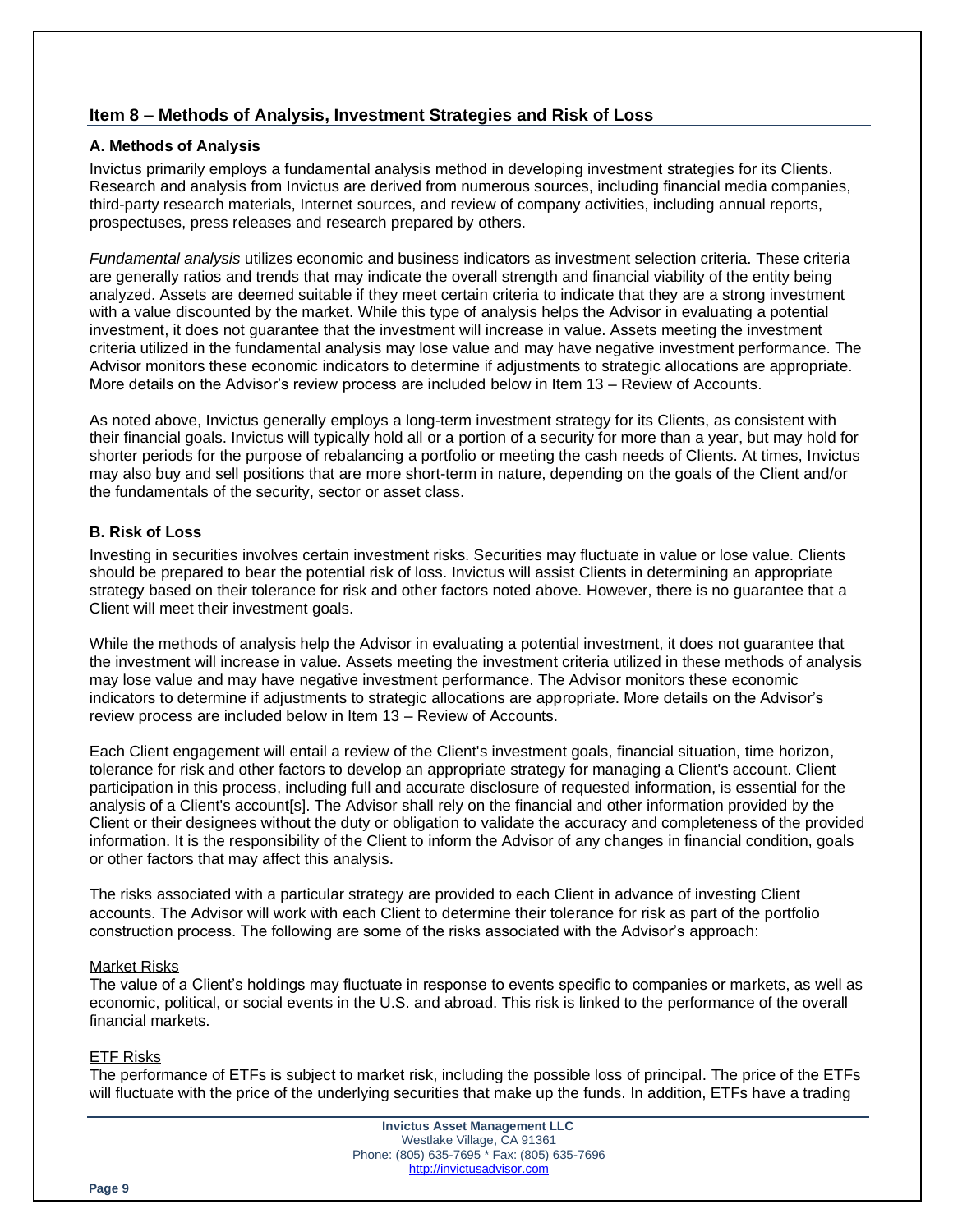risk based on the loss of cost efficiency if the ETFs are traded actively and a liquidity risk if the ETFs has a large bid-ask spread and low trading volume. The price of an ETF fluctuates based upon the market movements and may dissociate from the index being tracked by the ETF or the price of the underlying investments. An ETF purchased or sold at one point in the day may have a different price than the same ETF purchased or sold a short time later.

#### Mutual Fund Risks

The performance of mutual funds is subject to market risk, including the possible loss of principal. The price of the mutual funds will fluctuate with the value of the underlying securities that make up the funds. The price of a mutual fund is typically set daily therefore a mutual fund purchased at one point in the day will typically have the same price as a mutual fund purchased later that same day.

#### Real Estate Investment Trusts ("REITs")

Investing in Real Estate Investment Trusts ("REITs") involves certain distinct risks in addition to those risks associated with investing in the real estate industry in general. Equity REITs may be affected by changes in the value of the underlying property owned by the REITs, while mortgage REITs may be affected by the quality of credit extended. REITs are subject to heavy cash flow dependency, default by borrowers and self-liquidation. REITs, especially mortgage REITs, are also subject to interest rate risk (i.e., as interest rates rise, the value of the REIT may decline).

**Past performance is not a guarantee of future returns. Investing in securities and other investments involve a risk of loss that each Client should understand and be willing to bear. Clients are reminded to discuss these risks with the Advisor.**

# **Item 9 – Disciplinary Information**

**There are no legal, regulatory or disciplinary events involving Invictus or any of its Supervised Persons.**  Invictus values the trust Clients place in the Advisor. The Advisor encourages all Clients to perform the requisite due diligence on any advisor or service provider that the Client engages. The backgrounds of the Advisor and its Advisory persons are available on the Investment Adviser Public Disclosure website at [www.adviserinfo.sec.gov](http://www.adviserinfo.sec.gov/) by searching with the Advisor's firm name or CRD# 281704.

# **Item 10 – Other Financial Industry Activities and Affiliations**

#### Insurance Agency Affiliations

Mr. Ekstrand is also an independent licensed insurance professional. Implementations of insurance recommendations are separate and apart from Mr. Ekstrand's role with Invictus. As an insurance professional, Mr. Ekstrand will receive customary commissions and other related revenues from the various insurance companies whose products are sold. Mr. Ekstrand is not employed by any particular insurance agency and is not required to utilize the products of any insurance company. Commissions generated by insurance sales do not offset regular advisory fees. This practice presents a conflict of interest in recommending certain products of the insurance companies. Clients are under no obligation to implement any recommendations made by Mr. Ekstrand or the Advisor.

# **Item 11 – Code of Ethics, Participation or Interest in Client Transactions and Personal Trading**

# **A. Code of Ethics**

Invictus has implemented a Code of Ethics (the "Code") that defines the Advisor's fiduciary commitment to each Client. This Code applies to all persons associated with Invictus. The Code was developed to provide general ethical guidelines and specific instructions regarding the Advisor's duties to the Client. Invictus and its personnel owe a duty of loyalty, fairness and good faith towards each Client. It is the obligation of Invictus associates to adhere not only to the specific provisions of the Code, but also to the general principles that guide the Code. The Code covers a range of topics that address employee ethics and conflicts of interest. To request a copy of the Code of Ethics, please contact the Advisor at (805) 635-7695 or via email at [tadd@invictusadvisor.com.](mailto:tadd@invictusadvisor.com)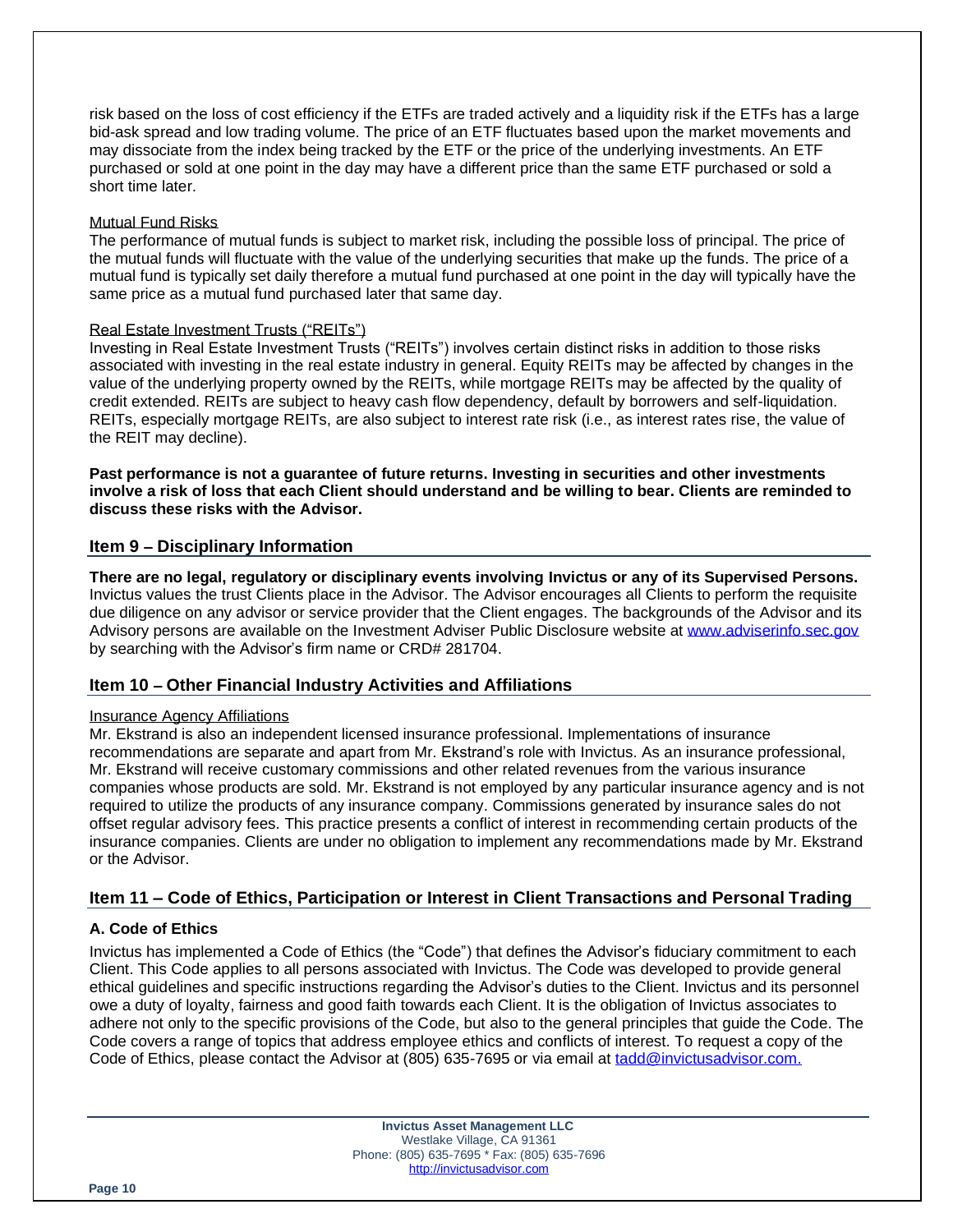#### **B. Personal Trading with Material Interest**

Invictus allows Supervised Persons to purchase or sell the same securities that may be recommended to and purchased on behalf of Clients. Invictus does not act as principal in any transactions. In addition, the Advisor does not act as the general partner of a fund, or advise an investment company. Invictus does not have a material interest in any securities traded in Client accounts.

# **C. Personal Trading in Same Securities as Clients**

Invictus allows Supervised Persons to purchase or sell the same securities that may be recommended to and purchased on behalf of Clients. Owning the same securities that are recommended (purchase or sell) to Clients presents a potential conflict of interest that, as fiduciaries, must be disclosed and mitigated through policies and procedures. As noted above, the Advisor has adopted a Code of Ethics, which addresses insider trading (material non-public information controls) and personal securities reporting procedures. When trading for personal accounts, Supervised Persons of Invictus have a conflict of interest if trading in the same securities. The fiduciary duty to act in the best interest of its Clients can be violated if personal trades are made with more advantageous terms than Client trades, or by trading based on material non-public information. This risk is mitigated by Invictus conducting a coordinated review of personal accounts and the accounts of the Clients. The Advisor has also adopted written policies and procedures to detect the misuse of material, non-public information.

# **D. Personal Trading at Same Time as Client**

While Invictus allows Supervised Persons to purchase or sell the same securities that may be recommended to and purchased on behalf of Clients, such trades are typically aggregated with Client orders or traded afterward. **At no time will Invictus, or any Supervised Person of Invictus, transact in any security to the detriment of any Client.** 

# **Item 12 – Brokerage Practices**

#### **A. Recommendation of Custodian[s]**

Invictus does not have discretionary authority to select the broker-dealer/custodian for custody and execution services. The Client will engage the broker-dealer/custodian (herein the "Custodian") to safeguard Client assets and authorize Invictus to direct trades to the Custodian as agreed upon in the investment advisory agreement. Further, Invictus does not have the discretionary authority to negotiate commissions on behalf of Clients on a trade-by-trade basis.

Where Invictus does not exercise discretion over the selection of the Custodian, it may recommend the Custodian to Clients for custody and execution services. Clients are not obligated to use the Custodian recommended by the Advisor and will not incur any extra fee or cost associated with using a custodian not recommended by Invictus. However, the Advisor may be limited in the services it can provide if the recommended Custodian is not engaged. Invictus may recommend the Custodian based on criteria such as, but not limited to, reasonableness of commissions charged to the Client, services made available to the Client, its reputation and/or the location of the Custodian's offices. The Advisor generally recommends that Clients establish accounts with TD Ameritrade Institutional, a division of TD Ameritrade, Inc. ("TD Ameritrade"), member FINRA/SIPC. TD Ameritrade is an independent and unaffiliated SEC-registered broker-dealer. TD Ameritrade offers to independent investment Advisors services, which include custody of securities, trade execution, clearance and settlement of transactions. Advisor receives some benefits from TD Ameritrade through its participation in the program. Please see Item 14 below.

Following are additional details regarding the brokerage practices of the Advisor:

*1. Soft Dollars -* Soft dollars are revenue programs offered by broker-dealers/custodians whereby an advisor enters into an agreement to place security trades with a broker-dealer/custodian in exchange for research and other services. **Invictus does not participate in soft dollar programs sponsored or offered by any brokerdealer/custodian. However, the Advisor does receive certain economic benefits from the Custodian. Please see Item 14 below.**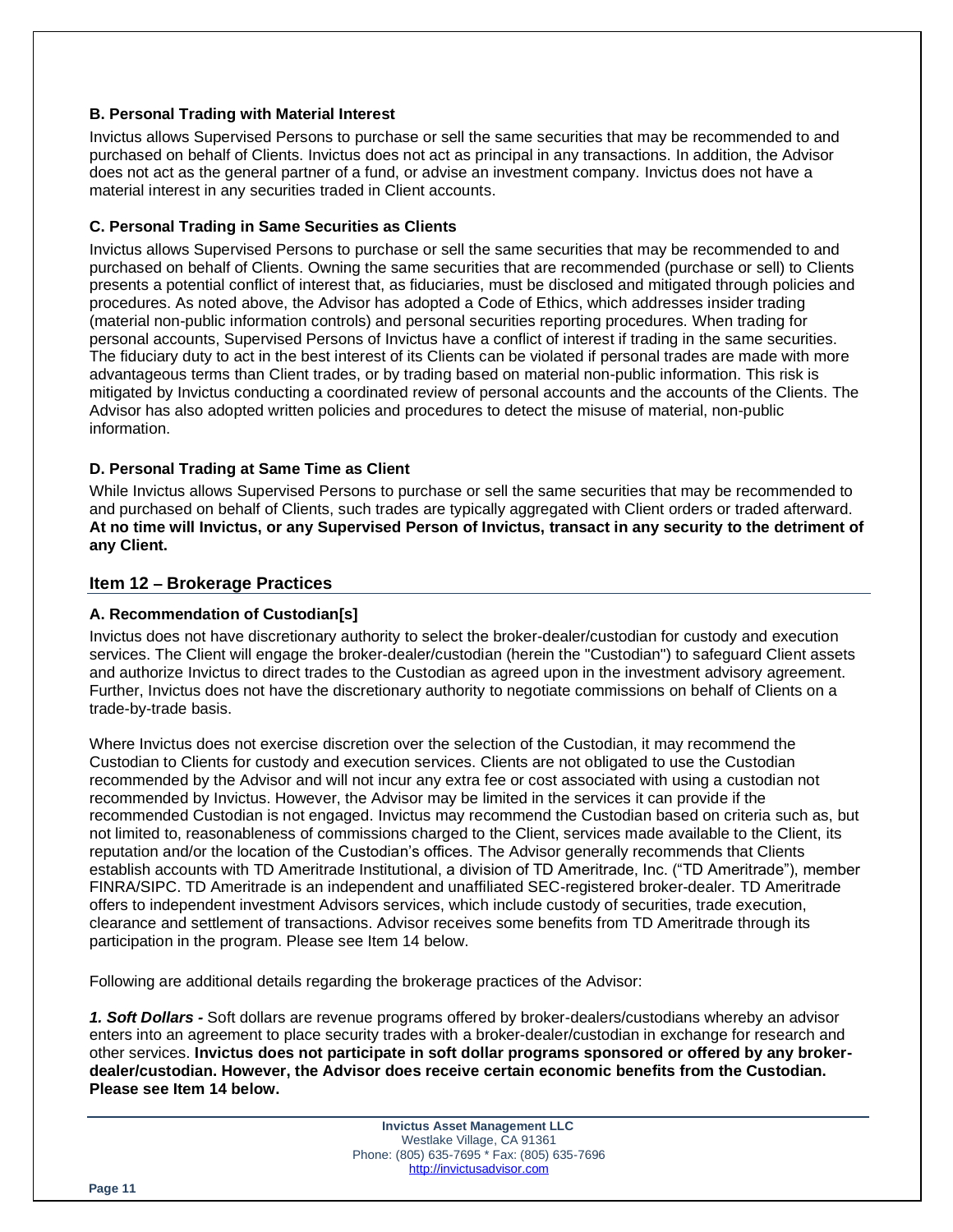*2. Brokerage Referrals -* Invictus does not receive any compensation from any third party in connection with the recommendation for establishing an account.

*3. Directed Brokerage -* All Clients are serviced on a "directed brokerage basis", where Invictus will place trades within the established account[s] at the Custodian designated by the Client. Further, all Client accounts are traded within their respective account[s]. The Advisor will not engage in any principal transactions (i.e., trade of any security from or to the Advisor's own account) or cross transactions with other Client accounts (i.e., purchase of a security into one Client account from another Client's account[s]. Invictus will not be obligated to select competitive bids on securities transactions and does not have an obligation to seek the lowest available transaction costs. These costs are determined by the Custodian.

# **B. Aggregating and Allocating Trades**

The primary objective in placing orders for the purchase and sale of securities for Client accounts is to obtain the most favorable net results taking into account such factors as 1) price, 2) size of the order, 3) difficulty of execution, 4) confidentiality and 5) skill required of the Custodian. Invictus will execute its transactions through the Custodian as directed by the Client. Invictus may aggregate orders in a block trade or trades when securities are purchased or sold through the Custodian for multiple (discretionary) accounts. If a block trade cannot be executed in full at the same price or time, the securities actually purchased or sold by the close of each business day must be allocated in a manner that is consistent with the initial pre-allocation or other written statement. This must be done in a way that does not consistently advantage or disadvantage particular Clients' accounts.

#### **Item 13 – Review of Accounts**

#### **A. Frequency of Reviews**

Securities in Clients account[s] are monitored on a regular and continuous basis by Advisory Persons of Invictus. Formal reviews are generally conducted at least annually or more frequently depending on the needs of the Client.

#### **B. Causes for Reviews**

The Advisor reviews account state least on a quarterly basis for Clients participating in the investment management services. The nature of these reviews is to learn whether the Client account[s] are in line with the investment objectives, appropriately positioned based on market conditions, and investment policies, if applicable. Invictus may review Client account[s] more frequently than described above. The factors, which may trigger an off-cycle review, are major market or economic events, the Client's life events, requests by the Client, etc.

The Advisor reviews retirement plans for retirement plan advisory Clients for the duration of the retirement advisory services. Invictus also provides ongoing services to retirement plan advisory Clients where the Advisor meets with Clients upon their request to discuss updates to their plans or changes in their circumstances. Retirement plan advisory Clients do not receive written or verbal updated reports regarding their plans unless they choose to contract with us for ongoing retirement plan advisory services.

Financial planning Clients do not receive reviews of their written plans unless they schedule a financial consultation with the Advisor. Invictus does not provide ongoing services to financial planning Clients, but are willing to meet with such Clients upon their request to discuss updates to their plans, changes in their circumstances. Financial planning Clients do not receive written or verbal updated reports regarding their financial plans unless they separately contact the Advisor for a post-financial plan meeting or update to their initial written financial plan.

#### **C. Review Reports**

The Client will receive brokerage statements no less than quarterly from the Custodian or record-keeper (for retirement plans). These brokerage statements are sent directly from the Custodian to the Client. The Client may also establish electronic access to the Custodian's website so that the Client may view these reports and their account activity. Client brokerage statements will include all positions, transactions and fees relating to the Client's account[s]. The Advisor may also provide Clients with periodic reports regarding their holdings,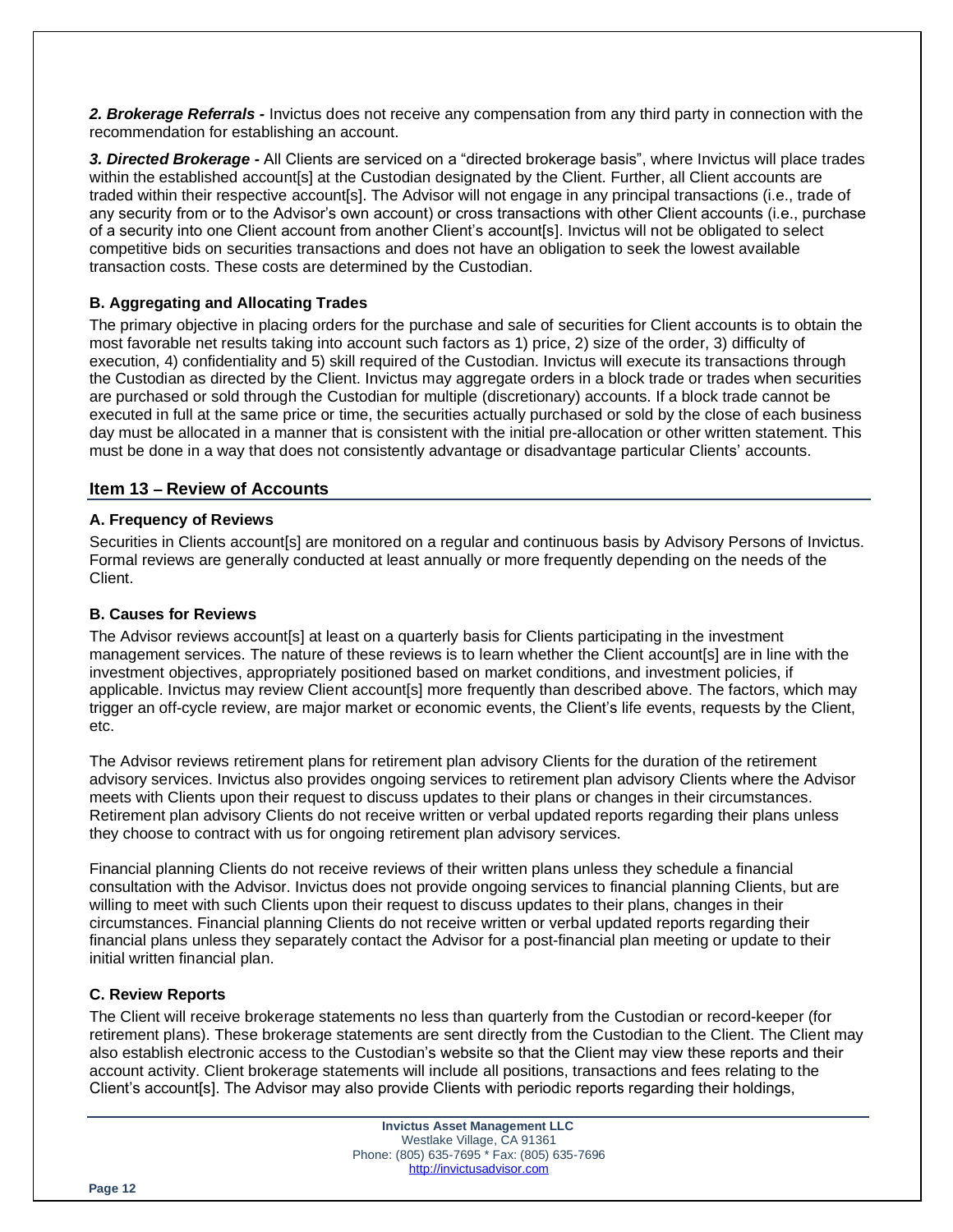# **Item 14 – Client Referrals and Other Compensation**

#### **A. Compensation Received by Invictus**

Invictus does not receive commissions or other compensation from product sponsors, broker-dealers or any unrelated third party. Invictus may refer Clients to various unaffiliated, third parties (e.g. attorneys, accountants, estate planners) to provide certain financial services necessary to meet the goals of its Clients. Likewise, Invictus may receive non-compensated referrals of new Clients from a third-party.

#### Participation in Institutional Advisor Platform

As disclosed under Item 12 above, the Advisor participates in TD Ameritrade's institutional customer program and the Advisor may recommend TD Ameritrade to Clients for custody and brokerage services. There is no direct link between the Advisor's participation in the program and the investment advice it gives to its Clients, although the Advisor receives economic benefits through its participation in the program that are typically not available to TD Ameritrade retail investors. These benefits include the following products and services (provided without cost or at a discount): receipt of duplicate Client statements and confirmations; research related products and tools; consulting services; access to a trading desk serving the Advisor participants; access to block trading (which provides the ability to aggregate securities transactions for execution and then allocate the appropriate shares to Client accounts); the ability to have advisory fees deducted directly from Client accounts; access to an electronic communications network for Client order entry and account information; access to mutual funds with no transaction fees and to certain institutional money managers; and discounts on compliance, marketing, research, technology, and practice management products or services provided to the Advisor by third party vendors. TD Ameritrade may also have paid for business consulting and professional services received by the Advisor's related persons. Some of the products and services made available by TD Ameritrade through the program may benefit the Advisor but may not benefit its Client accounts. These products or services may assist the Advisor in managing and administering Client accounts, including accounts not maintained at TD Ameritrade. Other services made available by TD Ameritrade are intended to help the Advisor manage and further develop its business enterprise. The benefits received by the Advisor or its personnel through participation in the program do not depend on the amount of brokerage transactions directed to TD Ameritrade. As part of its fiduciary duties to clients, the Advisor endeavors at all times to put the interests of its clients first. Clients should be aware, however, that the receipt of economic benefits by the Advisor or its related persons in and of itself creates a potential conflict of interest and may indirectly influence the Advisor's choice of TD Ameritrade for custody and brokerage services.

# **B. Client Referrals from Solicitors**

Invictus does not engage paid solicitors for Client referrals.

# **Item 15 – Custody**

Invictus does not accept or maintain custody of any Client accounts, except for the authorized deduction of the Advisor's fee. All Clients must place their assets with a "qualified custodian". Clients are required to engage the Custodian to retain their funds and securities and direct Invictus to utilize the Custodian for the Client's security transactions. In connection with the deduction of the Advisor's fee, Invictus will provide the Client a report itemizing the fee, including the calculation period covered by the fee, the account value and the methodology used to calculate the fee. Invictus encourages Clients to review statements provided by the Custodian. For more information about custodians and brokerage practices, see Item 12 – Brokerage Practices.

# **Item 16 – Investment Discretion**

For investment advisory Clients, Invictus generally has discretion over the selection and amount of securities to be bought or sold in Client accounts without obtaining prior consent or approval from the Client. However, these purchases or sales may be subject to specified investment objectives, guidelines, or limitations previously set forth by the Client and agreed to by Invictus. Discretionary authority will only be authorized upon full disclosure to the Client. The granting of such authority will be evidenced by the Client's execution of an investment advisory agreement containing all applicable limitations to such authority. All discretionary trades made by Invictus will be in

> **Invictus Asset Management LLC** Westlake Village, CA 91361 Phone: (805) 635-7695 \* Fax: (805) 635-7696 [http://invictusadvisor.com](http://invictusadvisor.com/)

**Page 13**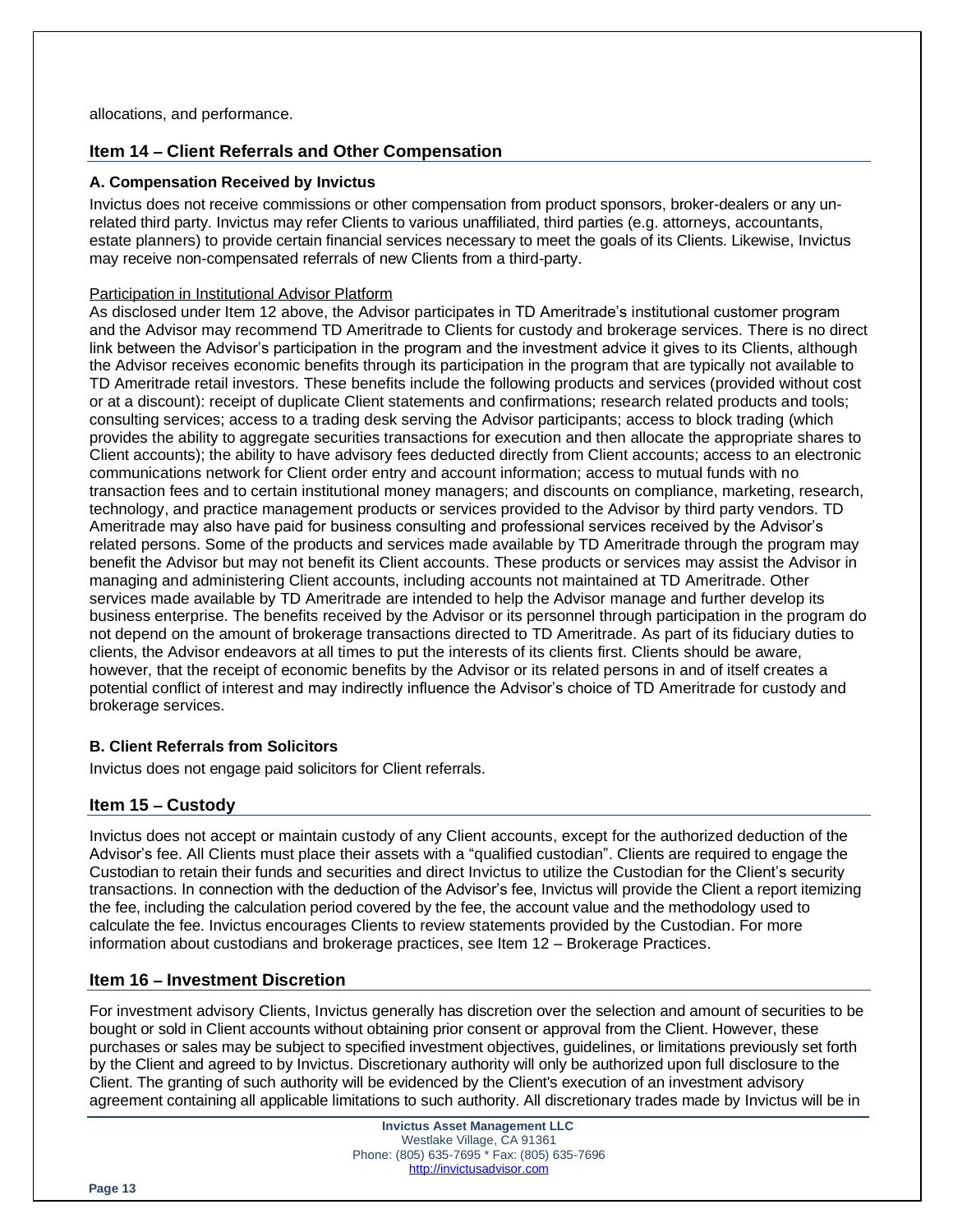accordance with each Client's investment objectives and goals. The Advisor may provide financial planning services to Clients, which are non-discretionary. The Advisor will not assume discretion to implement any recommendations in a financial plan unless the Client has also authorized the Advisor through a discretionary investment management agreement. Invictus generally does not exercise discretion over retirement plan assets.

# **Item 17 – Voting Client Securities**

Invictus does not accept proxy-voting responsibility for any Client. Clients will receive proxy statements directly from the Custodian. The Advisor will assist in answering questions relating to proxies, however, the Client retains the sole responsibility for proxy decisions and voting.

# **Item 18 – Financial Information**

Neither Invictus, nor its management, have any adverse financial situations that would reasonably impair the ability of Invictus to meet all obligations to its Clients. Neither Invictus, nor any of its Advisory Persons, has been subject to a bankruptcy or financial compromise. Invictus is not required to deliver a balance sheet along with this Disclosure Brochure as the Advisor does not collect fees of \$1,200 or more for services to be performed six months or more in advance.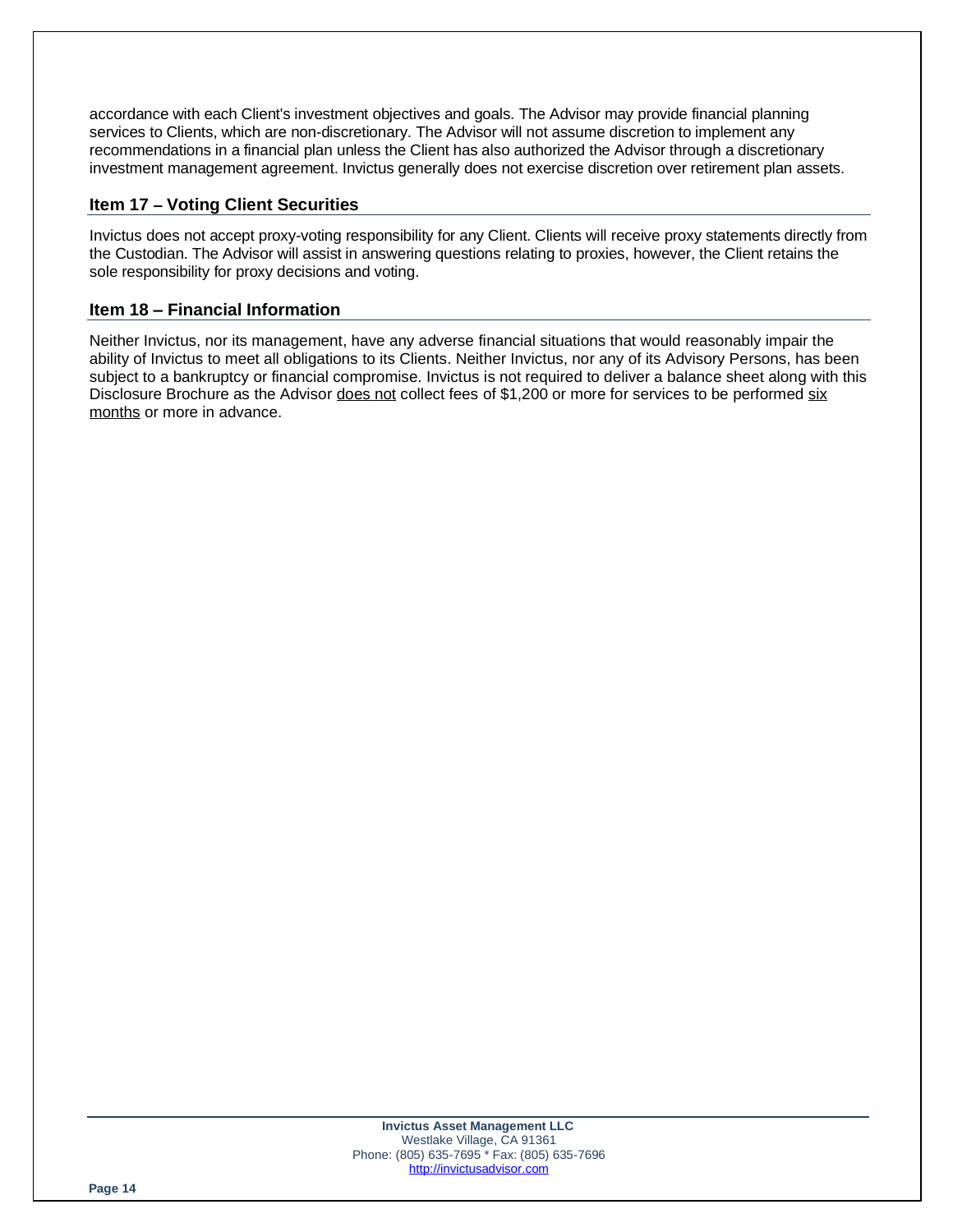

# **Form ADV Part 2B – Brochure Supplement**

**for**

**Thaddeus T. Ekstrand, CFP®, AIF®**

# **Principal and Chief Compliance Officer**

**Effective: May 8, 2020**

This Form ADV 2B ("Brochure Supplement") provides information about the background and qualifications of Thaddeus T. Ekstrand (CRD # **5750892**) in addition to the information contained in the Invictus Asset Management LLC ("Invictus" or the "Advisor") (CRD # 281704) Disclosure Brochure. If you have not received a copy of the Disclosure Brochure or if you have any questions about the contents of the Invictus Disclosure Brochure or this Brochure Supplement, please contact the Advisor at (805) 635-7695 or by email at [tadd@invictusadvisor.com](mailto:tadd@invictusadvisor.com) .

Additional information about Mr. Ekstrand is available on the SEC's Investment Adviser Public Disclosure website at [www.adviserinfo.sec.gov](http://www.adviserinfo.sec.gov/) by searching with his full name or his Individual CRD# 5750892**.**

> **Invictus Asset Management LLC** Westlake Village, CA 91361 Phone: (805) 635-7695 \* Fax: (805) 635-7696 [http://invictusadvisor.com](http://invictusadvisor.com/)

**Page 15**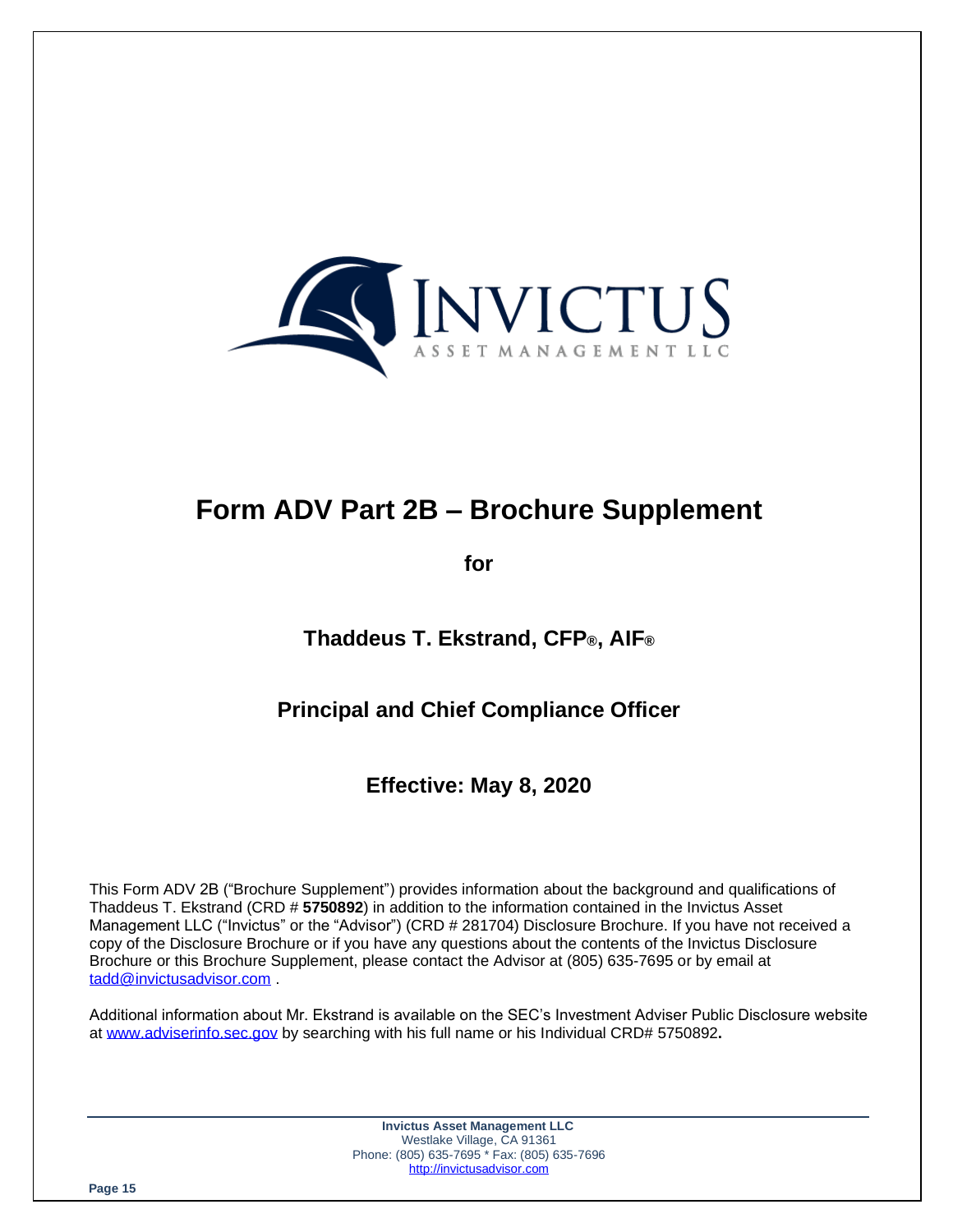# **Item 2 – Educational Background and Business Experience**

Thaddeus T. Ekstrand, born in 1988, is dedicated to advising Clients of Invictus in his role as its Principal and Chief Compliance Officer. Mr. Ekstrand earned a Masters of Business Administration from California Lutheran University in 2013. Additionally, Mr. Ekstrand earned a Bachelor of Science in Finance from California Lutheran University in 2010. Additional information regarding Mr. Ekstrand's employment history is included below.

### **Employment History:**

| 09/2015 to Present |
|--------------------|
| 02/2015 to 10/2015 |
| 06/2013 to 10/2015 |
| 06/2013 to 02/2015 |
| 12/2008 to 06/2013 |
| 12/2008 to 06/2013 |
|                    |

#### Certified Financial Planner ("CFP®")

The CERTIFIED FINANCIAL PLANNER™, CFP® and federally registered CFP® marks (collectively, the "CFP® marks") are professional certification marks granted in the United States by Certified Financial Planner Board of Standards, Inc. ("CFP Board").

The CFP® certification is a voluntary certification; no federal or state law or regulation requires financial planners to hold CFP® certification. It is recognized in the United States and a number of other countries for its (1) high standard of professional education; (2) stringent code of conduct and standards of practice; and (3) ethical requirements that govern professional engagements with clients. Currently, more than 62,000 individuals have obtained CFP® certification in the United States.

To attain the right to use the CFP® marks, an individual must satisfactorily fulfill the following requirements:

- *Education* Complete an advanced college-level course of study addressing the financial planning subject areas that CFP® Board's studies have determined as necessary for the competent and professional delivery of financial planning services, and attain a Bachelor's Degree from a regionally accredited United States college or university (or its equivalent from a foreign university). CFP® Board's financial planning subject areas include insurance planning and risk management, employee benefits planning, investment planning, income tax planning, retirement planning, and estate planning;
- *Examination* Pass the comprehensive CFP® Certification Examination. The examination, administered in 10 hours over a two-day period, includes case studies and client scenarios designed to test one's ability to correctly diagnose financial planning issues and apply one's knowledge of financial planning to real world circumstances;
- *Experience* Complete at least three years of full-time financial planning-related experience (or the equivalent, measured as 2,000 hours per year); and
- *Ethics* Agree to be bound by CFP® Board's *Standards of Professional Conduct*, a set of documents outlining the ethical and practice standards for CFP® professionals.

Individuals who become certified must complete the following ongoing education and ethics requirements in order to maintain the right to continue to use the CFP® marks:

- *Continuing Education* Complete 30 hours of continuing education hours every two years, including two hours on the *Code of Ethics* and other parts of the *Standards of Professional Conduct*, to maintain competence and keep up with developments in the financial planning field; and
- *Ethics* Renew an agreement to be bound by the *Standards of Professional Conduct.* The *Standards* prominently require that CFP® professionals provide financial planning services at a fiduciary standard of care. This means CFP® professionals must provide financial planning services in the best interests of their clients.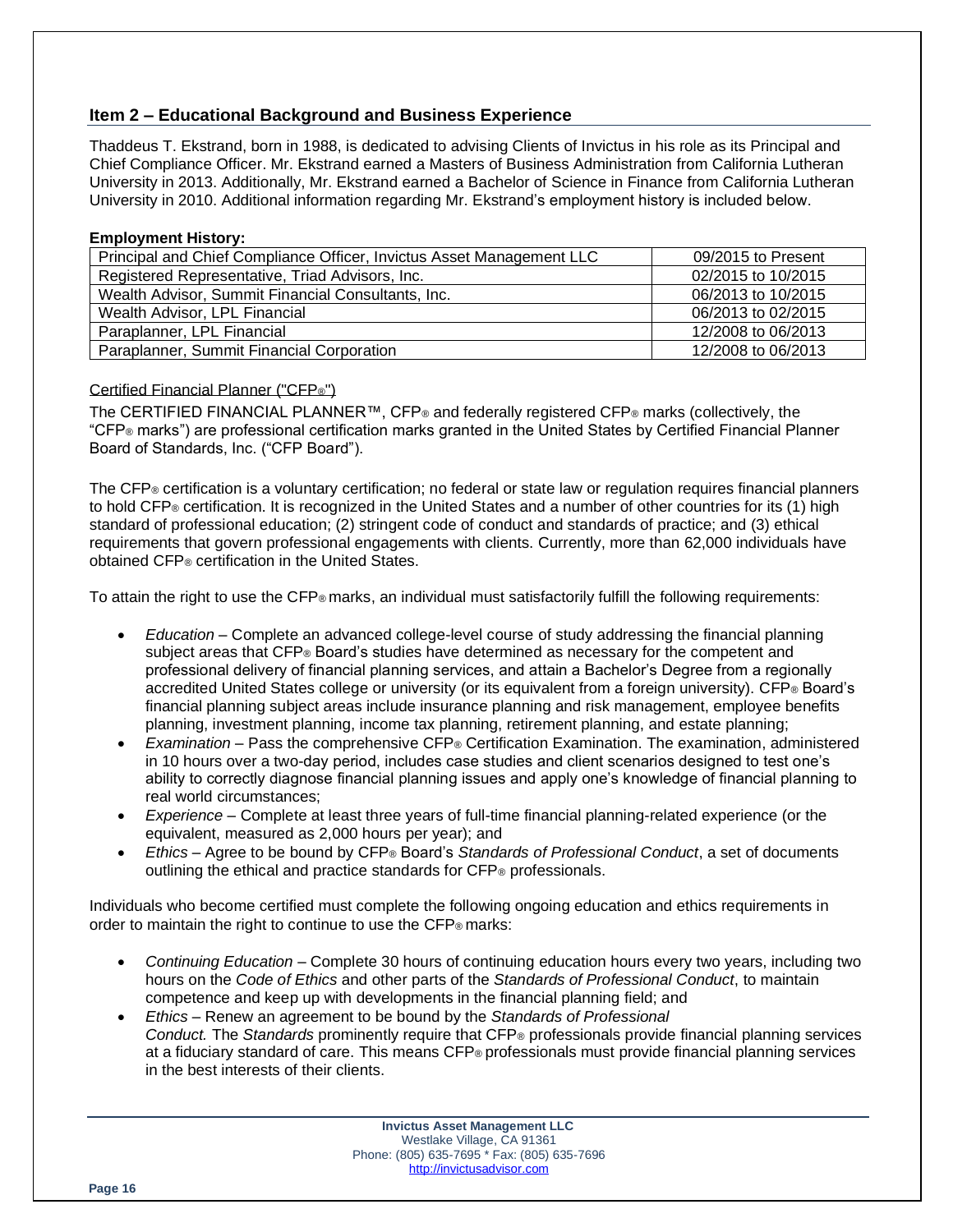CFP® professionals who fail to comply with the above standards and requirements may be subject to CFP® Board's enforcement process, which could result in suspension or permanent revocation of their CFP® certification.

### Accredited Investment Fiduciary ("AIF®")

The AIF® mark is held by the Center for Fiduciary Studies, LLC, a Fiduciary360 (fi360) company. The professional designations awarded by fi360 demonstrate the focus on all the components of a comprehensive investment process, related fiduciary standards of care, and commitment to excellence. AIF® designees undergo an initial training program, annual continuing education, and pledge to abide by the designation's code of ethics.

Since October 2002, the Accredited Investment Fiduciary<sup>®</sup> (AIF®) designation has been the mark of commitment to a standard of investment fiduciary excellence. Those who earn the AIF® mark successfully complete a specialized program on investment fiduciary standards of care and subsequently passed a comprehensive examination. AIF® designees demonstrate a thorough understanding of fi360's Prudent Practices for investment advisors and stewards.

# **Item 3 – Disciplinary Information**

Securities laws require an advisor to disclose any instances where the advisor or its advisory persons have been found liable in a legal, regulatory, civil or arbitration matter that alleges violation of securities and other statutes; fraud; false statements or omissions; theft, embezzlement or wrongful taking of property; bribery, forgery, counterfeiting, or extortion; and/or dishonest, unfair or unethical practices. *There are no legal, civil or disciplinary events to disclose regarding Mr. Ekstrand.* However, we do encourage you to independently view the background of Mr. Ekstrand on the Investment Adviser Public Disclosure website at [www.adviserinfo.sec.gov](http://www.adviserinfo.sec.gov/) by searching with his full name or his Individual CRD# 5750892**.**

# **Item 4 – Other Business Activities**

#### Insurance Agency Affiliations

Mr. Ekstrand is also an independent licensed insurance professional. Implementations of insurance recommendations are separate and apart from Mr. Ekstrand's role with Invictus. As an insurance professional, Mr. Ekstrand may receive customary commissions and other related revenues from the various insurance companies whose products are sold. Mr. Ekstrand is not employed by any particular insurance agency and is not required to utilize the products of any insurance company. Commissions generated by insurance sales do not offset regular advisory fees. This may cause a conflict of interest in recommending certain products of the insurance companies. Clients are under no obligation to implement any recommendations made by Mr. Ekstrand or the Advisor.

# **Item 5 – Additional Compensation**

Mr. Ekstrand may receive commissions for the implementation of insurance recommendations as described in Item 4 above.

# **Item 6 – Supervision**

Mr. Ekstrand serves as the Principal and Chief Compliance Officer of Invictus. Mr. Ekstrand can be reached at (805) 635-7695.

Invictus has implemented a Code of Ethics, an internal compliance document that guides each Supervised Person in meeting their fiduciary obligations to Clients of Invictus. Further, Invictus is subject to regulatory oversight by various agencies. These agencies require registration by Invictus and its Supervised Persons. As a registered entity, Invictus is subject to examinations by regulators, which may be announced or unannounced. Invictus is required to periodically update the information provided to these agencies and to provide various reports regarding the business activities and assets of the Advisor.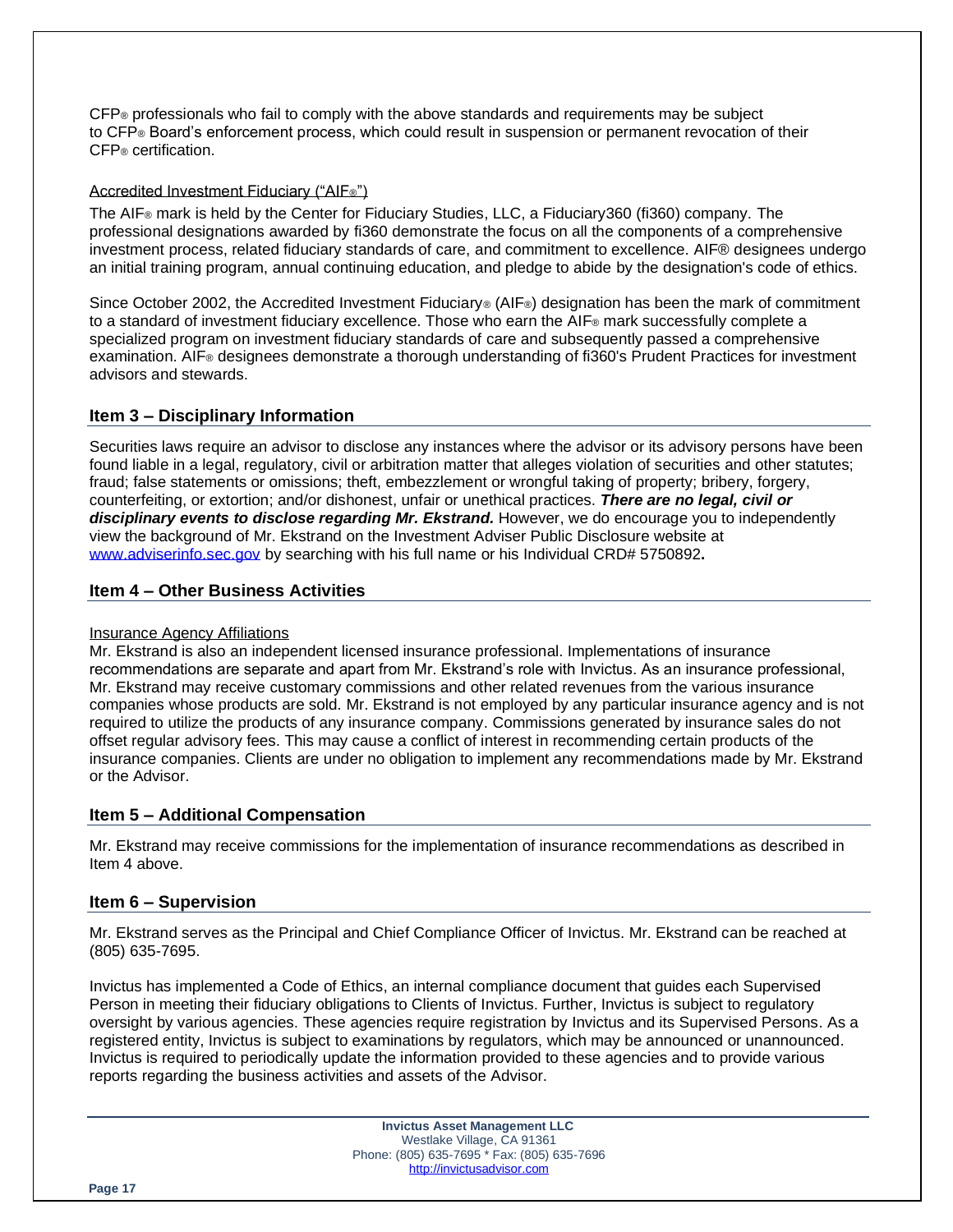# **Privacy Policy**

Effective Date: May 8, 2020

#### **Our Commitment to You**

Invictus Asset Management LLC ("Invictus" or the "Advisor") is committed to safeguarding the use of personal information of our Client's (also referred to as "you" and "your") that we obtain as your Investment Advisor, as described here in our Privacy Policy ("Policy").

Our relationship with you is our most important asset. We understand that you have entrusted us with your private information, and we do everything that we can to maintain that trust. Invictus (also referred to as "we", "our" and "us") protects the security and confidentiality of the personal information we have and implements controls to ensure that such information is used for proper business purposes in connection with the management or servicing of our relationship with you.

Invictus does not sell your non-public personal information to anyone. Nor do we provide such information to others except for discrete and reasonable business purposes in connection with the servicing and management of our relationship with you, as discussed below.

Details of our approach to privacy and how your personal non-public information is collected and used are set forth in this Policy.

#### **Why you need to know?**

Registered Investment Advisors ("RIAs") must share some of your personal information in the course of servicing your account. Federal and State laws give you the right to limit some of this sharing and require RIAs to disclose how we collect, share, and protect your personal information.

#### **What information do we collect from you?**

| Social security or taxpayer identification number                                    | Assets and liabilities |
|--------------------------------------------------------------------------------------|------------------------|
| Name, address and phone number[s]                                                    | Income and expenses    |
| E-mail address[es]                                                                   | Investment activity    |
| Account information (including other institutions)   Investment experience and goals |                        |

#### **What Information do we collect from other sources?**

| Custody, brokerage and advisory agreements    | Account applications and forms                         |
|-----------------------------------------------|--------------------------------------------------------|
| Other advisory agreements and legal documents | Investment questionnaires and suitability<br>documents |
| Transactional information with us or others   | Other information needed to service account            |

#### **How do we protect your information?**

To safeguard your personal information from unauthorized access and use we maintain physical, procedural and electronic security measures. These include such safeguards as secure passwords, encrypted file storage and a secure office environment. Our technology vendors provide security and access control over personal information and have policies over the transmission of data. Our associates are trained on their responsibilities to protect Client's personal information.

We require third parties that assist in providing our services to you to protect the personal information they receive from us.

### **How do we share your information?**

An RIA shares Client personal information to effectively implement its services. In the section below, we list some reasons we may share your personal information.